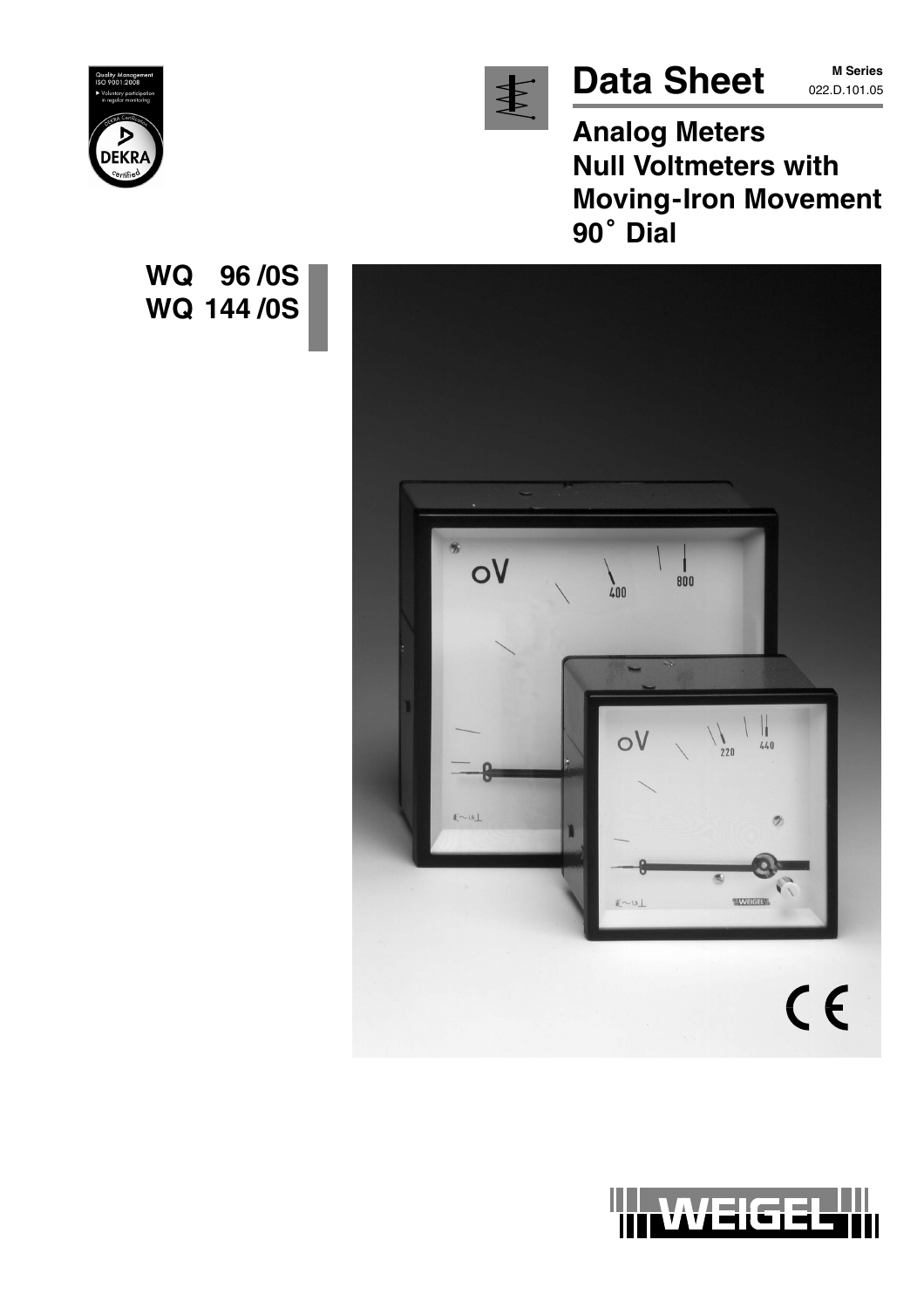#### **Application**

The null voltmeters **WQ 96/144 /0S** (M series), housed in pressed steel cases, contain a moving–iron movement which scale is extremely expanded in its initial value range. Even small voltage differences of two AC voltages can be detected, e.g. those of a generator and of the mains supply.

The meters are suitable to be mounted in switchboards, synchronizing wall brackets or mosaic grid panels.

#### **Functional Principle**

Moving–iron movement; spring loaded jewel bearings and silicon oil damping for vibration and shock resistance.

#### **Mechanical Data**

| case details              | in control / switchgear panels or<br>mosaic grid panels, stackable  | square case suitable to be mounted             |
|---------------------------|---------------------------------------------------------------------|------------------------------------------------|
| material of case          | pressed steel                                                       |                                                |
| material of window        | glass $\blacktriangleright$                                         |                                                |
| colour of bezel           | black (similar to RAL 9005) $\blacklozenge$                         |                                                |
| position of use           | vertical $\pm 5^{\circ}$ $\bullet$                                  |                                                |
| mounting                  | stackable next to each other                                        |                                                |
| terminals                 | hexagon studs, M3x6 screws and<br>wire clamps C6<br>(WQ 96/0S only) | connector blades 6.3 x 0.8 for protective wire |
| panel thickness           | 1  15 mm                                                            |                                                |
| panel fixing              | 4 pieces WEIGEL screw clamps                                        |                                                |
| <b>dimensions</b> (in mm) | <b>WQ 96 /0S</b>                                                    | <b>WQ 144/0S</b>                               |
| bezel                     | 96 mm<br>п                                                          | 144 mm<br>П.                                   |
| case                      | 90 mm<br>п                                                          | 137 mm<br>п.                                   |
| depth                     | 60 mm                                                               | 60 mm                                          |
| panel cutout              | $\Box$ 92 <sup>+0.8</sup> mm                                        | $\Box$ 138 <sup>+1</sup> mm                    |
| weight approx.            | 0.6 kg                                                              | 0.7 <sub>kg</sub>                              |

#### **Electrical Data**

| measuring unit                                                              | difference in voltages of two AC supplies                                                                                                                              |
|-----------------------------------------------------------------------------|------------------------------------------------------------------------------------------------------------------------------------------------------------------------|
| frequency range                                                             | 50  100 Hz                                                                                                                                                             |
| overload capacity (acc. to DIN EN 60 051 - 1)<br>continuously<br>$5 s$ max. | 1.2 times<br>2 times                                                                                                                                                   |
| measurement category CAT III                                                |                                                                                                                                                                        |
| operating voltage                                                           | 300 V                                                                                                                                                                  |
| pollution level                                                             | 2                                                                                                                                                                      |
| enclosure code                                                              | IP 52 case front side $\bullet$<br>IP 00 for terminals without protection against<br>accidental contact<br>IP 20 for terminals protected against<br>accidental contact |

#### **Measuring Ranges**

| rated voltage                                                 | power consumption<br><b>WQ 96/0S</b>                                 | power consumption<br><b>WQ 144/0S</b>                                |
|---------------------------------------------------------------|----------------------------------------------------------------------|----------------------------------------------------------------------|
| $0$ 115/230 V<br>0  230/460 V<br>0400/800V<br>0500/1000V      | approx. 4.2 VA<br>approx. 4.5 VA<br>approx. 5.4 VA<br>approx. 5.9 VA | approx. 4.9 VA<br>approx. 5.4 VA<br>approx. 5.8 VA<br>approx. 7.2 VA |
| for use on voltage transformer<br>0 100/200 V<br>0  110/220 V | approx. 4.2 VA<br>approx. 4.2 VA                                     | approx. 4.9 VA<br>approx. 4.9 VA                                     |
|                                                               | Dissex state walkers around a structure town afsair                  |                                                                      |

Please state primary rating of voltage transformer.

#### **Scaling**

| pointer               | bar / knife-edge pointer             |            |
|-----------------------|--------------------------------------|------------|
| pointer deflection    | $090^{\circ}$                        |            |
| scale characteristics | initial scale range greatly expanded |            |
| scale division        | coarse-fine                          |            |
| scale length          | WQ 96/0S                             | WQ 144 /0S |
|                       | 94 mm                                | 146 mm     |

#### **Accuracy at Reference Conditions**

accuracy class 1.5 according to DIN EN 60 051-1 **reference conditions** ambient temperature  $23^{\circ}$ C position of use nominal position  $\pm 1^{\circ}$ input rated measuring value frequency 50 Hz wave form sinusoidal, distortion factor <5% others DIN EN 60 051-1 **influences** ambient temperature  $23^{\circ}$ C $\pm$ 2K position of use nominal position  $\pm 5^{\circ}$ frequency 50 ... 100 Hz stray magnetic field 0.5 mT

#### **Environmental**

climatic suitability  $\qquad \qquad \text{climate class 2}$ operating  $-25 ... +40^\circ$ temperature range storage  $-25...+65^{\circ}$ C temperature range shock resistance 15 g, 11 ms vibration resistance  $2.5 g, 5 ... 55 Hz$ 

according to VDE/VDI 3540 sheet 2  $-25 ... +40^{\circ}C$ 

relative humidity  $\leq 75\%$  annual average, non–condensing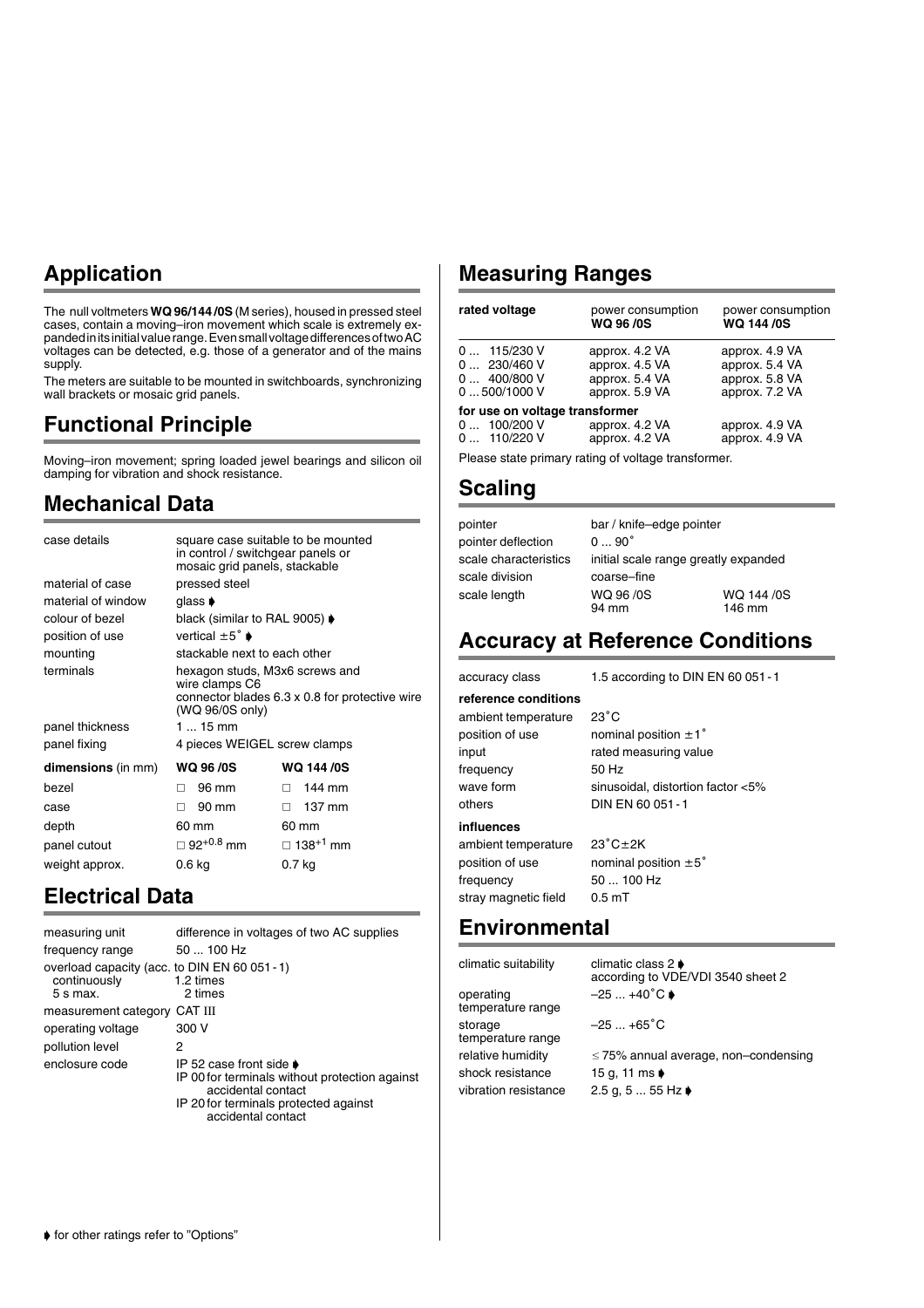



# Data Sheet M Series

# **M Series**

## **Analog Meters Null Voltmeters with Moving-Iron Movement** Null Vol<br>Moving<br>90<sup>°</sup> Dial

#### **Connections**



#### **Dimensions**





| dimensions (in mm) | <b>WQ 96 /0S</b> | <b>WQ 144</b> |
|--------------------|------------------|---------------|
| а                  | 96               | 144           |
| b                  | 90               | 137           |
| c                  | 60               | 60            |

## **Rules and Standards**

| DIN 43718             | Measurement and control; front-frames and<br>frontpanels of measurement and control<br>equipment; principal dimensions   |
|-----------------------|--------------------------------------------------------------------------------------------------------------------------|
| DIN 43 802            | Line scales and pointers for indicating<br>electrical measuring instruments;<br>general requirements                     |
| DIN 16 257            | Nominal positions and position symbols used<br>for measuring instruments                                                 |
| DIN EN 60 051         | Direct acting indicating analogue electrical<br>measuring instruments and their accessories                              |
| -1                    | Part 1: Definitions and general requirements<br>common to all parts                                                      |
| $-2$                  | Part 2: Special requirements for ammeters<br>and voltmeters                                                              |
| -9                    | Part 9: Recommended test methods                                                                                         |
| DIN EN 60 529         | Enclosure codes by housings (IP-code)                                                                                    |
| DIN EN 61 010-1       | Safety requirements for electrical measuring,<br>control and laboratory equipment<br>Part 1: General requirements        |
| DIN FN 61 326-1       | Electrical equipment for measurement, con-<br>trol and laboratory use - EMC requirements<br>Part 1: General requirements |
| <b>DIN IEC 61 554</b> | Panel mounted equipment -<br>Electrical measuring instruments -<br>Dimensions for panel mounting                         |
| VDE/VDI 3540 sheet 2  | reliability of measuring and control<br>equipment (classification of climates)                                           |

## **Options**

#### **case**

window non–glaring glass colour of bezel gray (similar to RAL 7037) position of use horizontal or to be specified 15...165° **performance** increased mechanical shock 30 g, 11 ms<br>loads with with  $\frac{1}{2}$  of  $\frac{5}{2}$ vibration  $5$  g, 5 ... 55 Hz climatic suitability limited use in the tropics climatic class 3 according to VDE/VDI 3540 sheet 2 with operating  $-10...+55^{\circ}C$ temperature range

marine application non–certified enclosure code IP 54 splash–water protected front

**accessories**

terminal protection against accidental contact full–sized rear cover (WQ 96 /0S only) or protective sleeves SW6 terminals connector blades 6.3 x 0.8 **dial**

blank dial pencil–marked initial and end values scale division 0 ... 100/200% and figuring additional lettering to be specified e.g. "generator" additional figuring to be specified coloured marks red, green or blue for important scale values coloured sector red, green or blue within scale division logo on the dial none or as specified